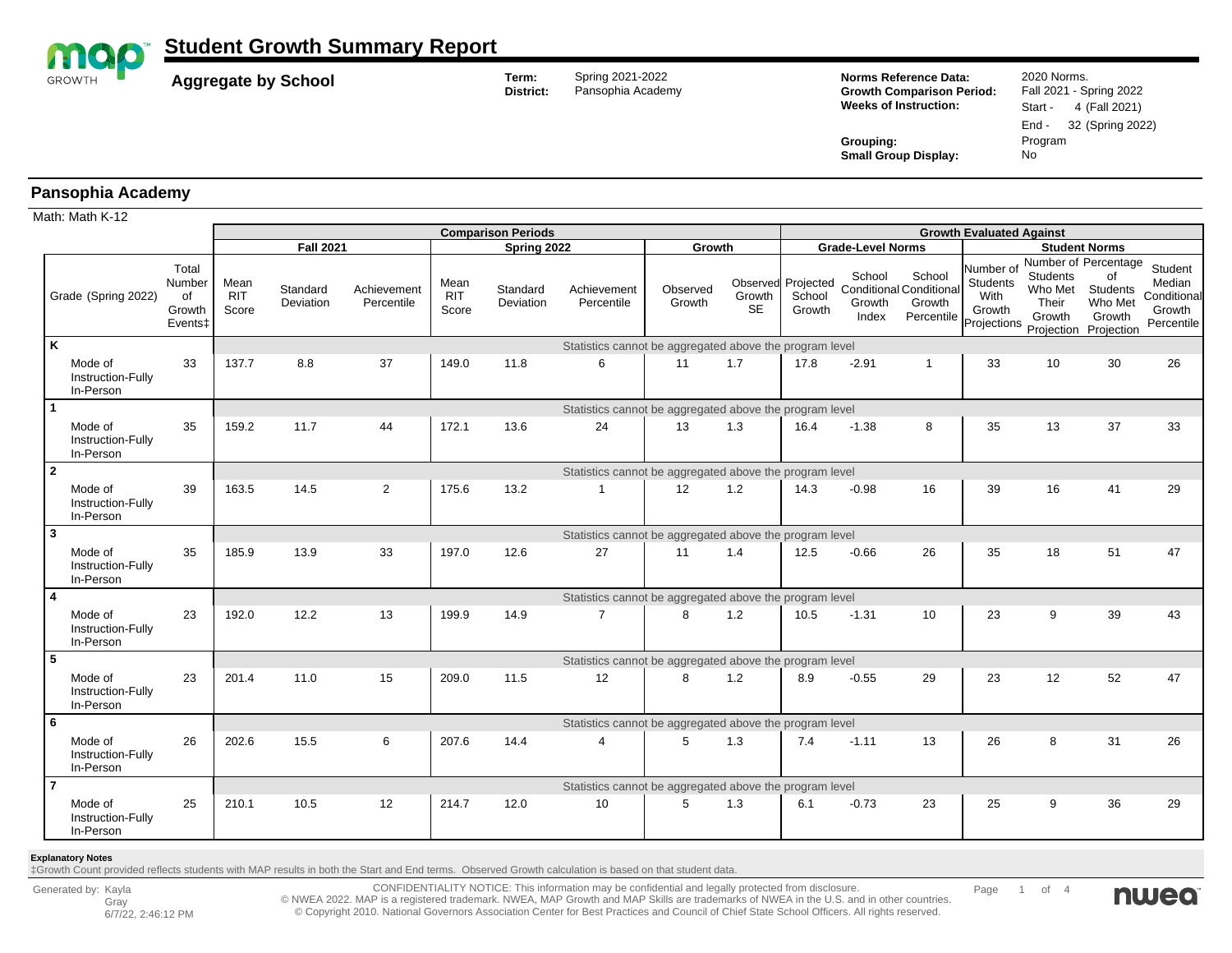

**Aggregate by School Term:** Spring 2021-2022<br>District: Pansophia Academ

Pansophia Academy

**Norms Reference Data:** 2020 Norms. **Growth Comparison Period:** Fall 2021 - Spring 2022 **Weeks of Instruction:** Start - 4 (Fall 2021)

End - 32 (Spring 2022)

**Grouping:** Program<br> **Small Group Display:** No **Small Group Display:** 

### **Pansophia Academy**

| Math: Math K-12                           |                                            |                             |                       |                           |                                 |                                                         |                           |                    |                          |                                        |                           |                                                                              |                                                |                                               |                                                                                      |                                                          |
|-------------------------------------------|--------------------------------------------|-----------------------------|-----------------------|---------------------------|---------------------------------|---------------------------------------------------------|---------------------------|--------------------|--------------------------|----------------------------------------|---------------------------|------------------------------------------------------------------------------|------------------------------------------------|-----------------------------------------------|--------------------------------------------------------------------------------------|----------------------------------------------------------|
|                                           |                                            |                             |                       |                           | <b>Growth Evaluated Against</b> |                                                         |                           |                    |                          |                                        |                           |                                                                              |                                                |                                               |                                                                                      |                                                          |
|                                           |                                            | <b>Fall 2021</b>            |                       | Spring 2022               |                                 |                                                         | Growth                    |                    | <b>Grade-Level Norms</b> |                                        |                           | <b>Student Norms</b>                                                         |                                                |                                               |                                                                                      |                                                          |
| Grade (Spring 2022)                       | Total<br>Number<br>0f<br>Growth<br>Events± | Mean<br><b>RIT</b><br>Score | Standard<br>Deviation | Achievement<br>Percentile | Mean<br><b>RIT</b><br>Score     | Standard<br>Deviation                                   | Achievement<br>Percentile | Observed<br>Growth | Growth<br><b>SE</b>      | Observed Projected<br>School<br>Growth | School<br>Growth<br>Index | School<br><b>Conditional Conditional</b><br>Growth<br>Percentile Projections | Number of<br><b>Students</b><br>With<br>Growth | <b>Students</b><br>Who Met<br>Their<br>Growth | Number of Percentage<br>οf<br>Students<br>Who Met<br>Growth<br>Projection Projection | Student<br>Median<br>Conditional<br>Growth<br>Percentile |
|                                           |                                            |                             |                       |                           |                                 | Statistics cannot be aggregated above the program level |                           |                    |                          |                                        |                           |                                                                              |                                                |                                               |                                                                                      |                                                          |
| Mode of<br>Instruction-Fully<br>In-Person | 18                                         | 214.1                       | 13.8                  | 13                        | 221.1                           | 13.6                                                    | 18                        |                    | 1.5                      | 5.2                                    | 0.74                      | 77                                                                           | 18                                             | 11                                            | 61                                                                                   | 52                                                       |

**Explanatory Notes**

‡Growth Count provided reflects students with MAP results in both the Start and End terms. Observed Growth calculation is based on that student data.

Generated by: Kayla Gray 6/7/22, 2:46:12 PM

CONFIDENTIALITY NOTICE: This information may be confidential and legally protected from disclosure. © NWEA 2022. MAP is a registered trademark. NWEA, MAP Growth and MAP Skills are trademarks of NWEA in the U.S. and in other countries. © Copyright 2010. National Governors Association Center for Best Practices and Council of Chief State School Officers. All rights reserved.

Page 2 of 4

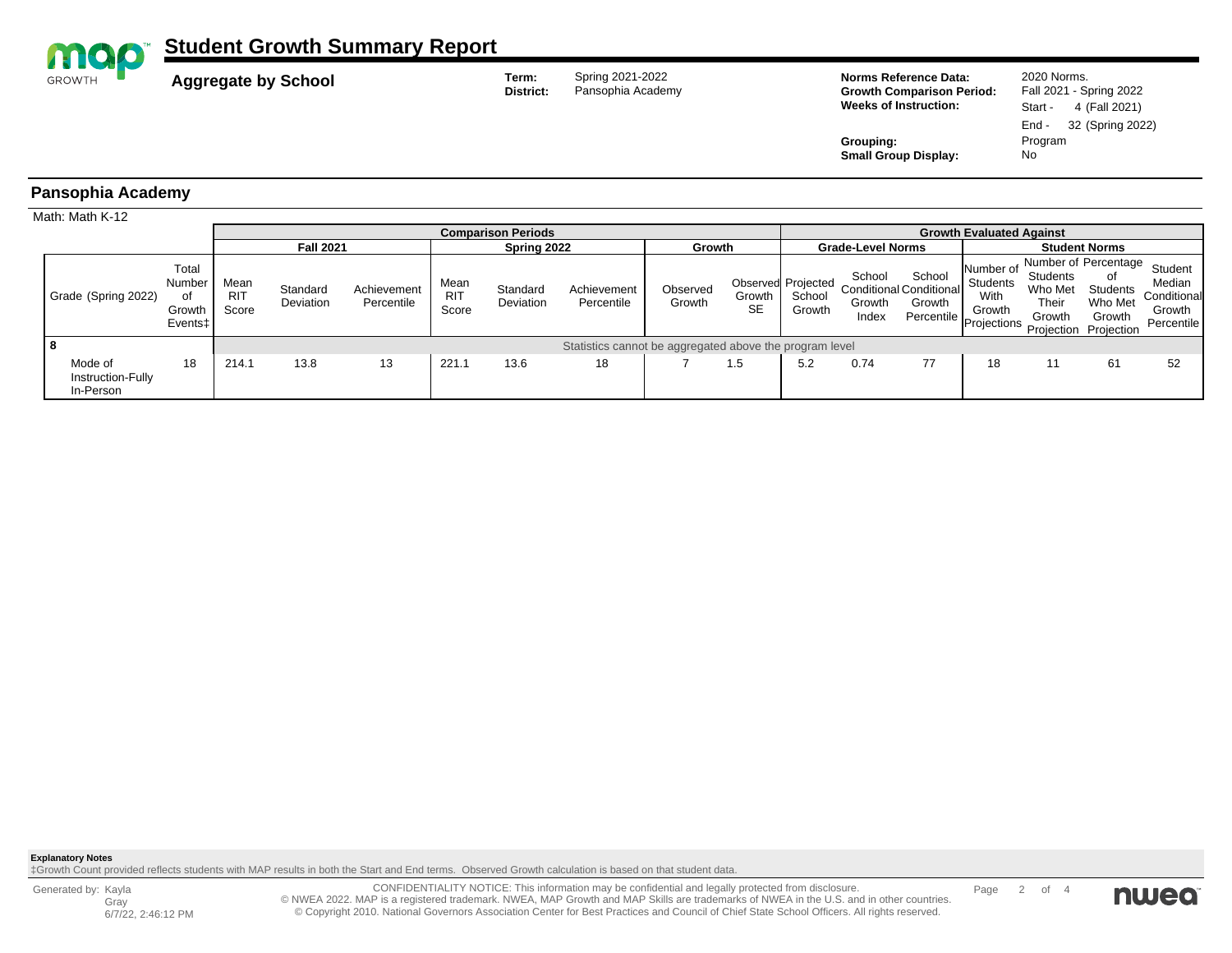

**Aggregate by School Term:** Spring 2021-2022<br>District: Pansophia Academ

Pansophia Academy

**Norms Reference Data:** 2020 Norms. **Growth Comparison Period:** Fall 2021 - Spring 2022 **Weeks of Instruction:** Start - 4 (Fall 2021)

**Small Group Display:** 

End - 32 (Spring 2022) **Grouping:** Program<br> **Small Group Display:** No

#### **Pansophia Academy**

Language Arts:

|                | Reading                                   |                                                        |                                                         |                       |                           |                             |                       |                                                         |                    |                     |                                        |                                 |                                                                  |                                                               |                                               |                                                                                      |                                                          |  |  |  |  |
|----------------|-------------------------------------------|--------------------------------------------------------|---------------------------------------------------------|-----------------------|---------------------------|-----------------------------|-----------------------|---------------------------------------------------------|--------------------|---------------------|----------------------------------------|---------------------------------|------------------------------------------------------------------|---------------------------------------------------------------|-----------------------------------------------|--------------------------------------------------------------------------------------|----------------------------------------------------------|--|--|--|--|
|                |                                           |                                                        |                                                         |                       |                           | <b>Comparison Periods</b>   |                       |                                                         |                    |                     |                                        | <b>Growth Evaluated Against</b> |                                                                  |                                                               |                                               |                                                                                      |                                                          |  |  |  |  |
|                |                                           |                                                        | <b>Fall 2021</b>                                        |                       |                           | Spring 2022                 |                       |                                                         | Growth             |                     |                                        | <b>Grade-Level Norms</b>        |                                                                  | <b>Student Norms</b>                                          |                                               |                                                                                      |                                                          |  |  |  |  |
|                | Grade (Spring 2022)                       | Total<br>Number<br>of<br>Growth<br>Events <sup>+</sup> | Mean<br><b>RIT</b><br>Score                             | Standard<br>Deviation | Achievement<br>Percentile | Mean<br><b>RIT</b><br>Score | Standard<br>Deviation | Achievement<br>Percentile                               | Observed<br>Growth | Growth<br><b>SE</b> | Observed Projected<br>School<br>Growth | School<br>Growth<br>Index       | School<br><b>Conditional Conditional</b><br>Growth<br>Percentile | Number of<br><b>Students</b><br>With<br>Growth<br>Projections | <b>Students</b><br>Who Met<br>Their<br>Growth | Number of Percentage<br>of<br>Students<br>Who Met<br>Growth<br>Projection Projection | Student<br>Median<br>Conditional<br>Growth<br>Percentile |  |  |  |  |
| K              |                                           |                                                        | Statistics cannot be aggregated above the program level |                       |                           |                             |                       |                                                         |                    |                     |                                        |                                 |                                                                  |                                                               |                                               |                                                                                      |                                                          |  |  |  |  |
|                | Mode of<br>Instruction-Fully<br>In-Person | 35                                                     | 134.9                                                   | 5.5                   | 37                        | 148.7                       | 7.6                   | 20                                                      | 14                 | 1.3                 | 16.6                                   | $-1.16$                         | 12                                                               | 35                                                            | 15                                            | 43                                                                                   | 37                                                       |  |  |  |  |
|                |                                           |                                                        |                                                         |                       |                           |                             |                       | Statistics cannot be aggregated above the program level |                    |                     |                                        |                                 |                                                                  |                                                               |                                               |                                                                                      |                                                          |  |  |  |  |
|                | Mode of<br>Instruction-Fully<br>In-Person | 35                                                     | 155.7                                                   | 10.4                  | 48                        | 167.4                       | 11.1                  | 27                                                      | 12                 | 1.1                 | 15.4                                   | $-1.48$                         | $\overline{7}$                                                   | 35                                                            | 10                                            | 29                                                                                   | 31                                                       |  |  |  |  |
| $\mathbf{2}$   |                                           |                                                        | Statistics cannot be aggregated above the program level |                       |                           |                             |                       |                                                         |                    |                     |                                        |                                 |                                                                  |                                                               |                                               |                                                                                      |                                                          |  |  |  |  |
|                | Mode of<br>Instruction-Fully<br>In-Person | 38                                                     | 159.5                                                   | 15.4                  | $\overline{2}$            | 171.3                       | 14.4                  | $\overline{2}$                                          | 12                 | 1.6                 | 12.8                                   | $-0.41$                         | 34                                                               | 38                                                            | 11                                            | 29                                                                                   | 28                                                       |  |  |  |  |
| 3              |                                           |                                                        | Statistics cannot be aggregated above the program level |                       |                           |                             |                       |                                                         |                    |                     |                                        |                                 |                                                                  |                                                               |                                               |                                                                                      |                                                          |  |  |  |  |
|                | Mode of<br>Instruction-Fully<br>In-Person | 35                                                     | 183.3                                                   | 17.5                  | 32                        | 191.1                       | 19.4                  | 20                                                      | 8                  | 1.9                 | 10.6                                   | $-1.34$                         | 9                                                                | 35                                                            | 14                                            | 40                                                                                   | 39                                                       |  |  |  |  |
| 4              |                                           |                                                        |                                                         |                       |                           |                             |                       | Statistics cannot be aggregated above the program level |                    |                     |                                        |                                 |                                                                  |                                                               |                                               |                                                                                      |                                                          |  |  |  |  |
|                | Mode of<br>Instruction-Fully<br>In-Person | 23                                                     | 187.1                                                   | 14.6                  | 9                         | 191.9                       | 14.5                  | 3                                                       | 5                  | 1.8                 | 8.7                                    | $-1.88$                         | 3                                                                | 23                                                            | 5                                             | 22                                                                                   | 19                                                       |  |  |  |  |
| 5              |                                           |                                                        |                                                         |                       |                           |                             |                       | Statistics cannot be aggregated above the program level |                    |                     |                                        |                                 |                                                                  |                                                               |                                               |                                                                                      |                                                          |  |  |  |  |
|                | Mode of<br>Instruction-Fully<br>In-Person | 24                                                     | 196.4                                                   | 11.2                  | 13                        | 203.5                       | 9.6                   | 14                                                      | $\overline{7}$     | 1.4                 | 6.9                                    | 0.09                            | 54                                                               | 24                                                            | 11                                            | 46                                                                                   | 44                                                       |  |  |  |  |
| 6              |                                           |                                                        |                                                         |                       |                           |                             |                       | Statistics cannot be aggregated above the program level |                    |                     |                                        |                                 |                                                                  |                                                               |                                               |                                                                                      |                                                          |  |  |  |  |
|                | Mode of<br>Instruction-Fully<br>In-Person | 24                                                     | 201.4                                                   | 13.8                  | 11                        | 206.7                       | 12.6                  | 11                                                      | 5                  | 1.6                 | 5.7                                    | $-0.24$                         | 41                                                               | 24                                                            | 9                                             | 38                                                                                   | 36                                                       |  |  |  |  |
| $\overline{7}$ |                                           |                                                        |                                                         |                       |                           |                             |                       | Statistics cannot be aggregated above the program level |                    |                     |                                        |                                 |                                                                  |                                                               |                                               |                                                                                      |                                                          |  |  |  |  |

#### **Explanatory Notes**

‡Growth Count provided reflects students with MAP results in both the Start and End terms. Observed Growth calculation is based on that student data.

CONFIDENTIALITY NOTICE: This information may be confidential and legally protected from disclosure. © NWEA 2022. MAP is a registered trademark. NWEA, MAP Growth and MAP Skills are trademarks of NWEA in the U.S. and in other countries. © Copyright 2010. National Governors Association Center for Best Practices and Council of Chief State School Officers. All rights reserved.

Page 3 of 4